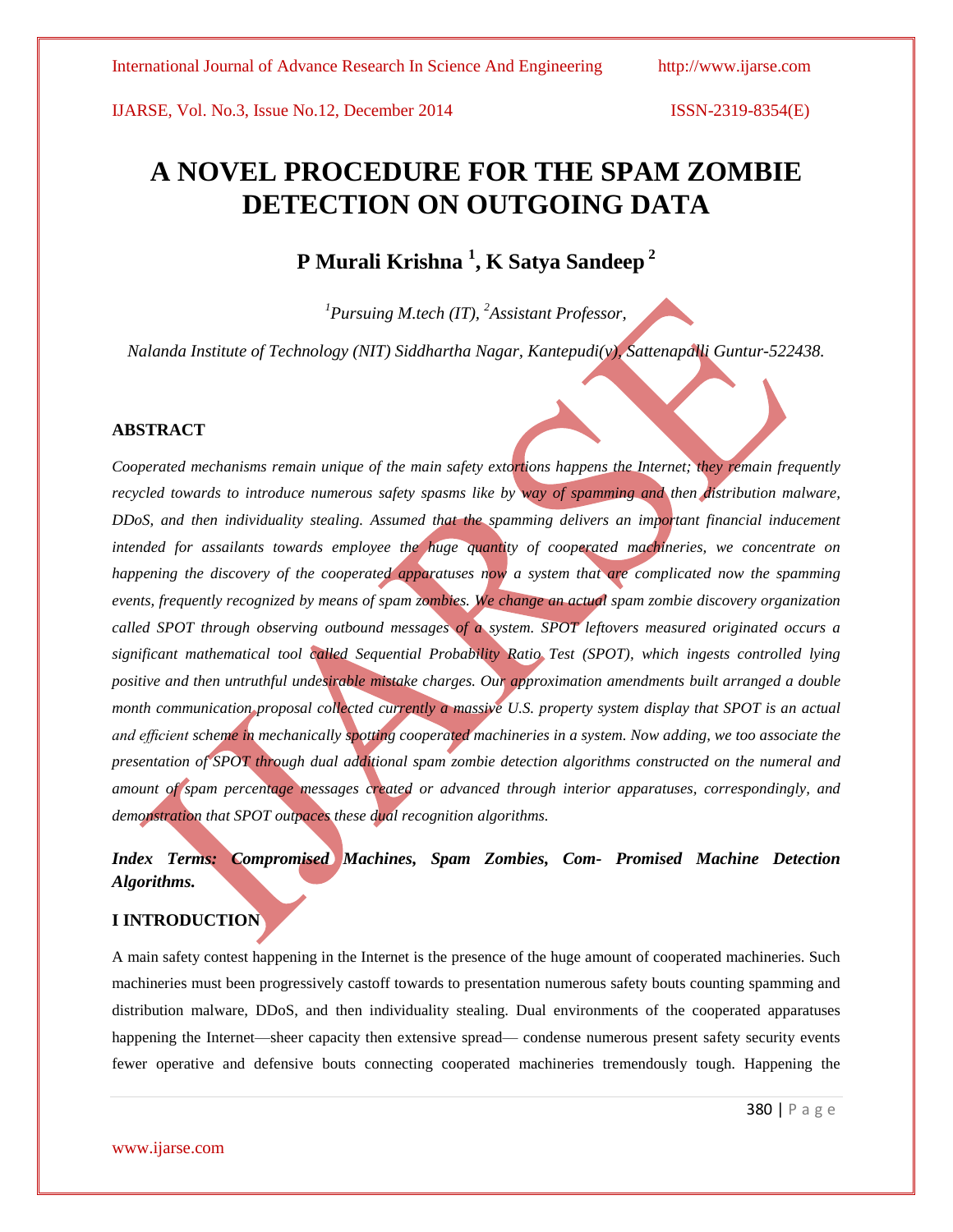additional pointer, recognizing and housework cooperated machineries now a system continue a significant task meant for organization commissioners of systems of altogether extents. In this paper we concentrated on the discovery of the cooperated machineries now a system that are castoff intended for circulation spam messages, which remain frequently mentioned towards to by way of spam zombies. Assumed that spamming delivers a serious financial inducement meant for the supervisors of the cooperated machineries towards to convert these machineries, it consumes remained extensively experiential that frequent cooperated machineries remain complicated now spamming. An amount of new investigation determinations must deliberate the collective worldwide features of spamming botnets such by way of the scope of botnets and then spamming decorations of botnets, grounded on the tested spam communications conventional on a huge correspondence provision supplier.

Somewhat than the collective worldwide physiognomies of spamming botnets, we purpose towards to progress an instrument meant for scheme managers towards to mechanically notice the cooperated apparatuses now their systems in a connected method. We contemplate ourselves positioned in a system and request the subsequent query: In what way can we mechanically classify the cooperated machineries now the system by way of departing communications authorizations the specialist care opinion successively. The methods industrialized in the earlier effort cannot remain practical now. The nearby produced outward-bound communications now a system generally cannot deliver the collective huge ruler spam opinion obligatory through these methods. Additionally, these methods cannot sustenance the connected uncovering obligation now the atmosphere we contemplate.



The environment of successively detecting outbound memos contributes increase towards the consecutive recognition problematic. In this paper we determination progress a spam zombie recognition scheme, called SPOT, through observing outbound memos. SPOT is planned founded happens an arithmetical technique named Sequential Probability Ratio Test (SPRT), industrialized through Wald in his inspiring effort. Now in this paper we progress the SPOT recognition scheme towards to contribution scheme overseers in mechanically recognizing the cooperated machineries now their systems. We too appraise the presentation of the SPOT scheme founded arranged a twomonth correspondence suggestion composed now a huge U.S. property network.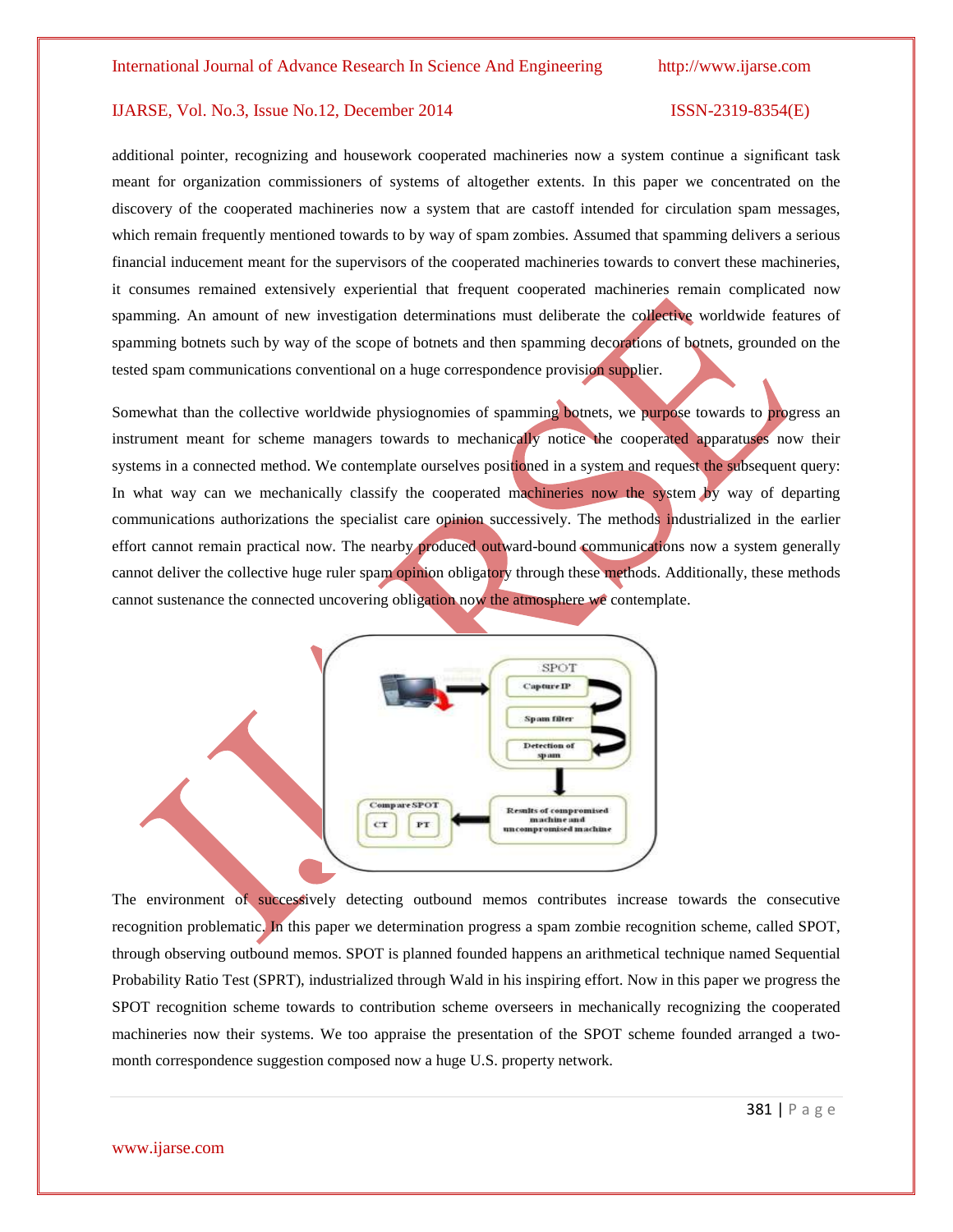#### **II RELATED WORK**

In this segment we converse associated effort now identifying cooperated machineries. We initially concentrate proceeding the revisions that exploit spamming actions towards to notice attacks and then briefly deliberate a amount of hard work in noticing overall botnets.

Depending on message conventional on a huge electronic post (email) facility supplier, dual current trainings examined the collective worldwide appearances of spamming botnets counting the extent of botnets and the spamming designs of botnets. These trainings providing significant understandings interested in the collective worldwide appearances of spamming botnets through gathering spam mails acknowledged at the supplier interested in spam movements by means of entrenched URLs and close identical satisfied gathering, correspondingly. Though, their methods are recovering suitable intended for huge electronic mail facility suppliers towards to recognize the collective worldwide appearances of spamming botnets in its place of existence organized through separate systems towards to notice interior cooperated machineries. Furthermore, their methods cannot sustenance the connected discovery obligation in the system situation measured in this paper. We purpose towards to advance an implement towards to contribution scheme commissioners in mechanically noticing cooperated apparatuses in their systems in a connected way.

Now in the subsequent we converse a limited structures happening identifying overall botnets. Bot Hunter, established through GU Et Al., notices negotiated machineries through associating the IDS discourse suggestion in a system. It remained industrialized founded happen the remark that a whole malware contamination process takings an quantity of fit defined phases counting incoming look over, activity practice, egg transferring, outbound bot organization interchange, and outbound bout broadcast. Through associating incoming interruption apprehensions by outbound infrastructures designs, Bot Hunter tin notice the possible infested machineries in a system. Different Bot Hunter which trusts on the specifics of the malware contamination progression, SPOT attentions on the financial inducement overdue numerous cooperated machineries and their participation in spamming.

An irregularity founded discovery scheme called Bot Sniffer identifies botnets through traveling the threedimensional sequential interactive resemblance usually experiential now botnets. The situation attentions IRC founded and HTTP-based botnets. Now Bot Sniffer, flows remain classified interested in collections founded on the shared server that they attach toward. Uncertainty the flows inside a collection exhibition social resemblance, the consistent crowds complicated are noticed by way of existence cooperated. Bot Miner is unique of the initial botnet recognition schemes that are together protocol- and arrangement dependent. Now in Bot Miner, flows remain classified interested in collections grounded on a similar message designs and alike malevolent movement designs, correspondingly. The connection of the dual collections is measured towards remain cooperated machineries. Likened towards to overall botnet discovery schemes such by way of Bot Hunter, Bot Sniffer, and then Bot Miner,

382 | P a g e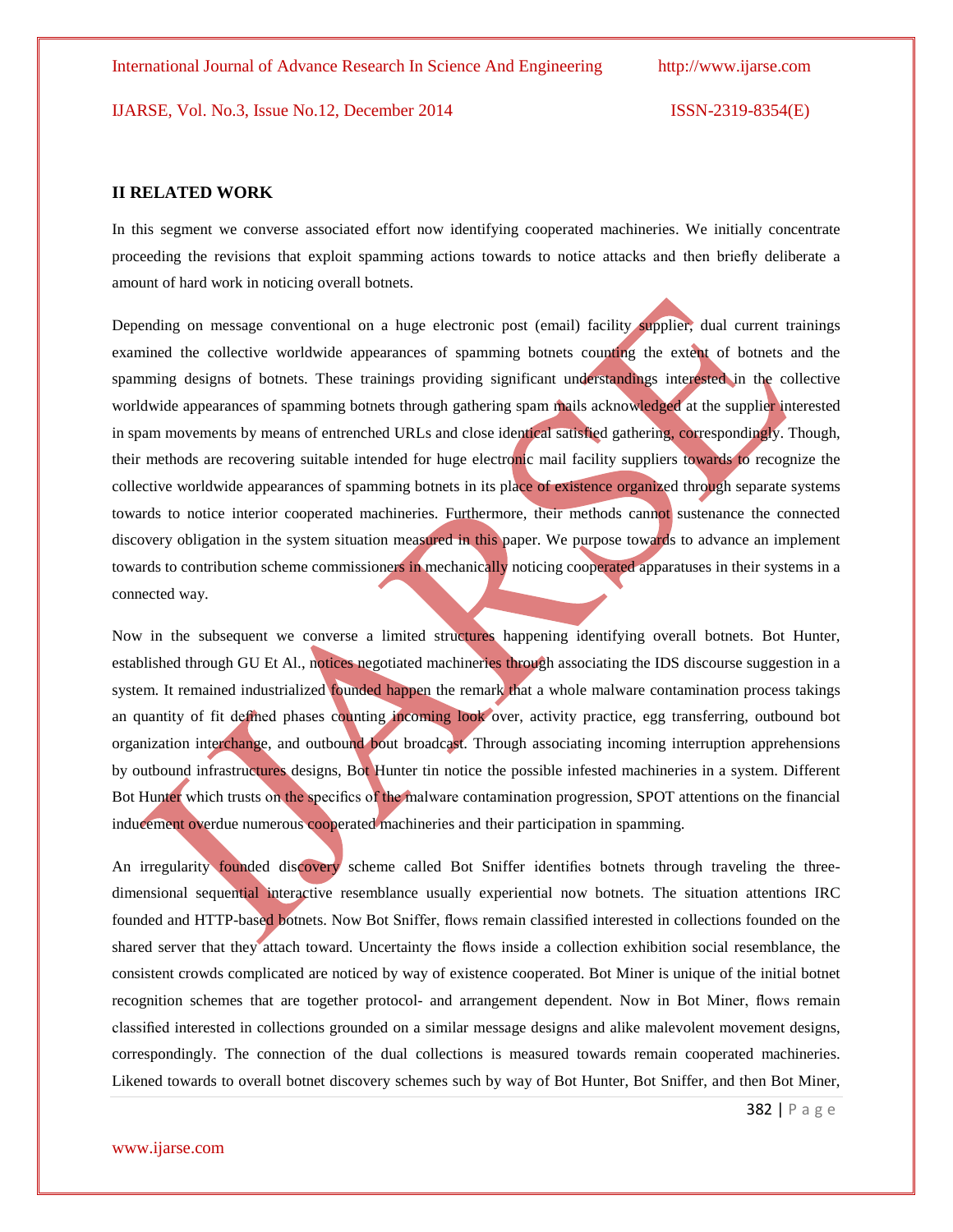SPOT is a light burden cooperated engine recognition system, through traveling the financial inducements aimed at aggressors towards employee the huge amount of cooperated machineries.

As a simple and powerful statistical method, Sequential Probability Ratio Test (SPRT) has been successfully applied in many areas. In the area of networking security, SPRT has been used to detect port image actions; proxy created spamming actions, irregularity founded botnet discovery and MAC procedure naughtiness in wireless systems.

### **III PROBLEM DEFINITION**

In this segment we express the spam zombie recognition problematic in a system. In specific, we converse the system prototypical and then expectations we variety in the recognition issue.

In the below figure demonstrates the rational opinion of the system prototypical. We accept that memos invented after machineries confidential the system determination permit the organized spam zombie discovery scheme. This supposition tin can is attained in insufficient dissimilar situations. Initially, in instruction towards to improve the always growing spam capacity happens the Internet, numerous ISPs and then systems must accepted the strategy that altogether the outward-bound mails created after the system necessity remain communicated through a rare chosen mailing servers in the system.



Furthermore, by way of we resolve demonstration in Segment, the future SPOT scheme efforts fine level uncertainty the situation cannot detect altogether outward-bound messages. SPOT individual needs a rationally sufficient opinion of the outward-bound messages invented after the system in which the situation is organized.

We accept that a distribution mechanism m by way of experiential through the spam zombie recognition scheme is a conclusion consumer client mechanism. The situation remains not a postal communicate server. This supposition is impartial intended for the suitability of our explanation. The planned SPOT organization tin can hold the circumstance anywhere an outward-bound communication remains forwarded through a insufficient interior mailing transmit servers beforehand departure the system.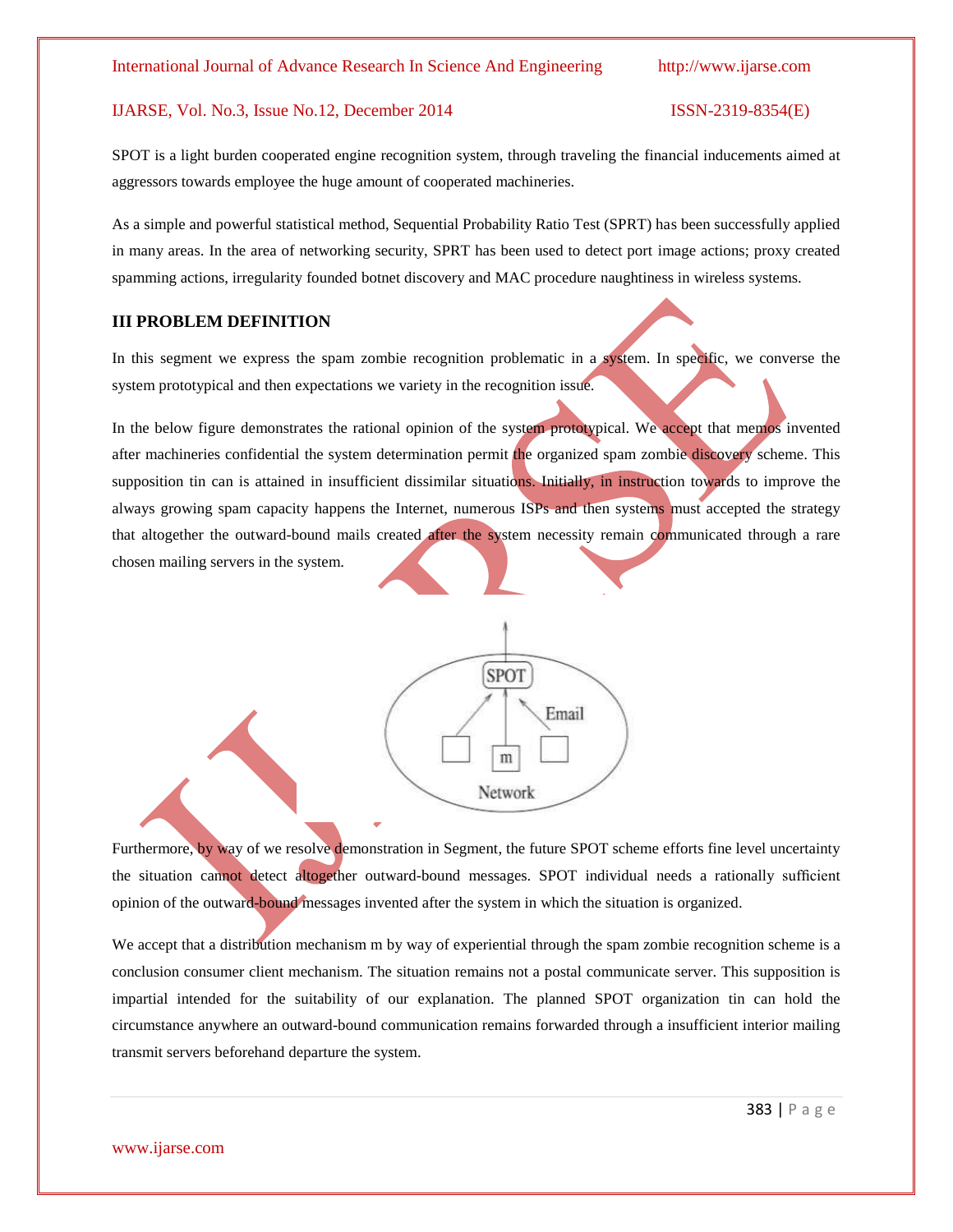#### **IV PROPOSED SYSTEM**

In the earlier conversation of the spam zombie discovery procedures we must intended for effortlessness overlooked the possible influence of active IP addresses and then expected that an experiential IP resembles towards to an exclusive mechanism. Now the subsequent we casually discourse in what way glowing the 3 procedures reasonable through active IP addresses. We officially appraise the influences of active IP addresses happening discovering spam zombies in the following segment by means of a two-month electronic mail suggestion composed on a huge U.S. site network.

SPOT can effort particularly fine in the atmosphere of active IP addresses. Towards to recognize the cause we memo that SPOT can spread a conclusion with a minor amount of explanations by way of demonstrated, which demonstrations the regular quantity of explanations obligatory intended for SPRT towards to dismiss through a assumption. In preparation, we must note that 3 or 4 explanations remain sufficient aimed at SPRT towards to spread a conclusion aimed at the massive mainstream of circumstances. Uncertainly a mechanism is cooperated; it is probable that additional than 3 or 4 spam mails determination remain directed earlier the consumer closures the mechanism and the consistent IP address becomes reallocated to a dissimilar machine. Thus, active IP addresses resolve no need some significant influence scheduled on SPOT.

Aimed at assessment, now this segment we current dual dissimilar procedures in identifying spam zombies, intimal created arranged the amount of spam messages and then additional the proportion of spam messages directed after an interior mechanism, correspondingly. For effortlessness, we mention towards to them by means of the countthreshold (CT) recognition process and the proportion beginning recognition procedure, individually.



### **V SPAM ZOMBIE DETECTION ALGORITHMS**

In this segment we determination grow three spam zombie discovery procedures. The initial one is SPOT, which exploits the Consecutive Chance Relation Trial accessible in the previous segment. We converse the influences of SPRT limitations happening SPOT in the setting of spam zombie discovery. The additional dual spam zombie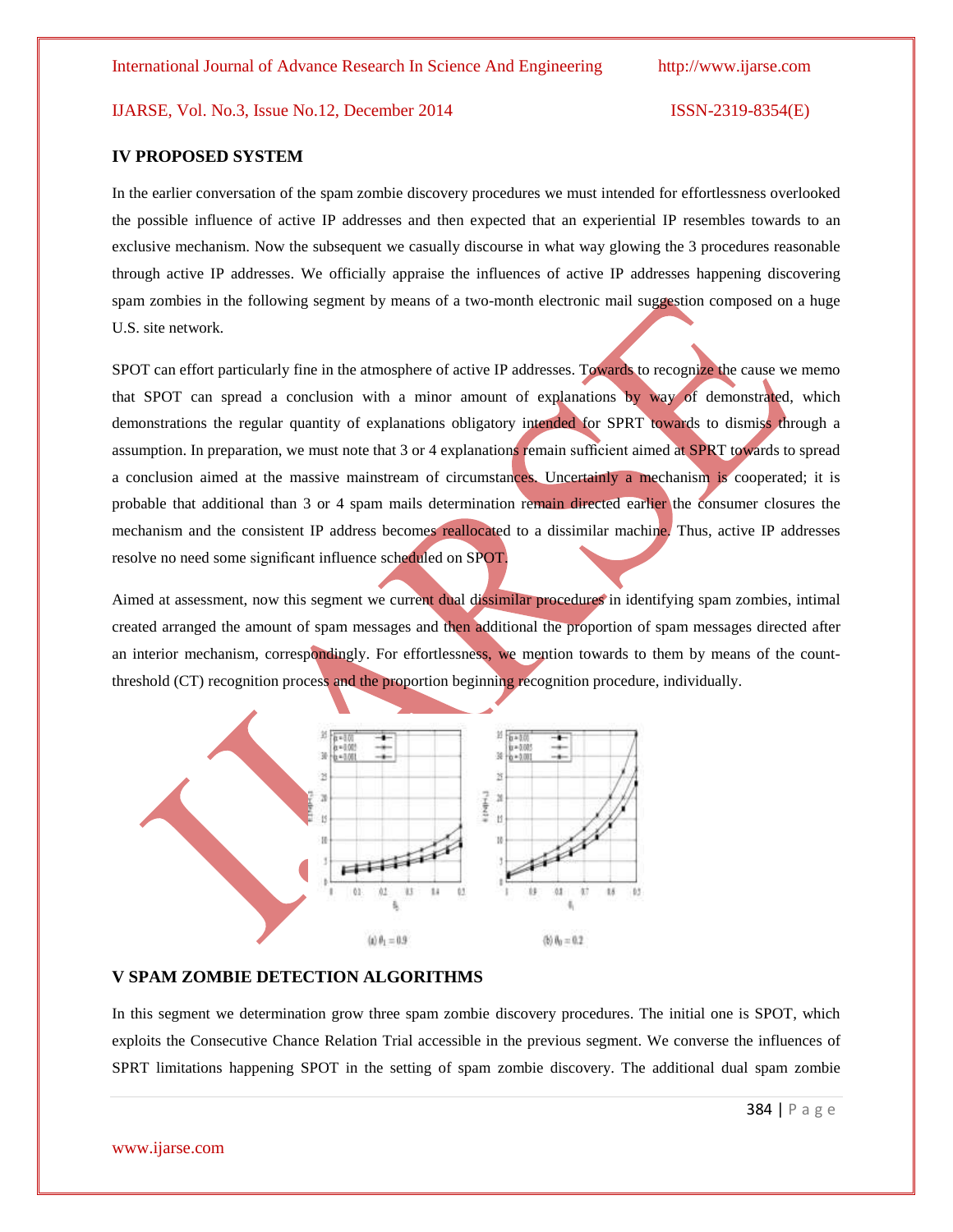recognition procedures are industrialized founded happens the amount of spam mails and the proportion of spam mails directed since an interior mechanism, correspondingly. Towards to comfort explanation of the procedure, we disregard the possible influences of active IP addresses and accept that an IP address resembles towards to an exclusive mechanism. We determination casually debate the influences of active IP addresses happening identifying spam zombies at the conclusion of this segment. We resolve officially assess the presentation of the 3 discovery procedures and the possible influences of active IP addresses in the following unit, created on a two- month correspondence smidgeon composed arranged a huge U.S. estate system.

- 1: An outgoing message arrives at SPOT
- 2: Get IP address of sending machine m
- $3$ : // all following parameters specific to machine  $m$
- $4$ : Let  $n$  be the message index

```
5: Let X_n = 1 if message is spam, X_n = 0 otherwise
```
6: if  $(X_n == 1)$  then

```
\prime\prime spam, Eq. 3
T.
```

```
\Lambda_n + = \ln \frac{\theta_1}{n}\overline{\mathbf{8}}
```

```
9: else
```

```
10<sup>1</sup>\prime\prime nonspam
               \Lambda_n + \frac{1}{n} \ln \frac{1}{1}
```

```
11:12: end if
```

```
13: if (\Lambda_n \geq B) then
```

```
Machine m is compromised. Test terminates for m.
14:
```

```
15: else if (\Lambda_n \leq A) then
```
- Machine  $m$  is normal. Test is reset for  $m$ . 16:
- 17:  $\Lambda_n=0$
- Test continues with new observations  $18:$
- 19: else
- $20<sub>1</sub>$ Test continues with an additional observation

```
21: end if
```
In the subsequent we slightly associate the 2 spam zombie recognition procedures CT and then PT through the SPOT scheme. The three procedures must the comparable consecutively period and then storage space difficulties.

# **VI CONCLUSION**

In this paper we industrialized an operative spam zombie recognition scheme called SPOT through observing outward-bound mails in a system. SPOT remained intended founded on a modest and influential arithmetical instrument called Sequential Probability Ratio Test towards to identify the cooperated machineries that remain complicated in the spamming actions. SPOT consumes restricted untruthful optimistic and untruthful undesirable mistake charges. It likewise reduces the amount of obligatory explanations towards to notice a spam zombie. Our assessment trainings founded on a 2-month electronic message suggestion composed on the FSU estate system presented that SPOT is an operative and efficient scheme in mechanically identifying negotiated machineries in a system. In accumulation, we too presented that SPOT outpaces 2 additional discovery procedures founded scheduled the amount and proportion of spam mails directed by an interior mechanism, correspondingly.